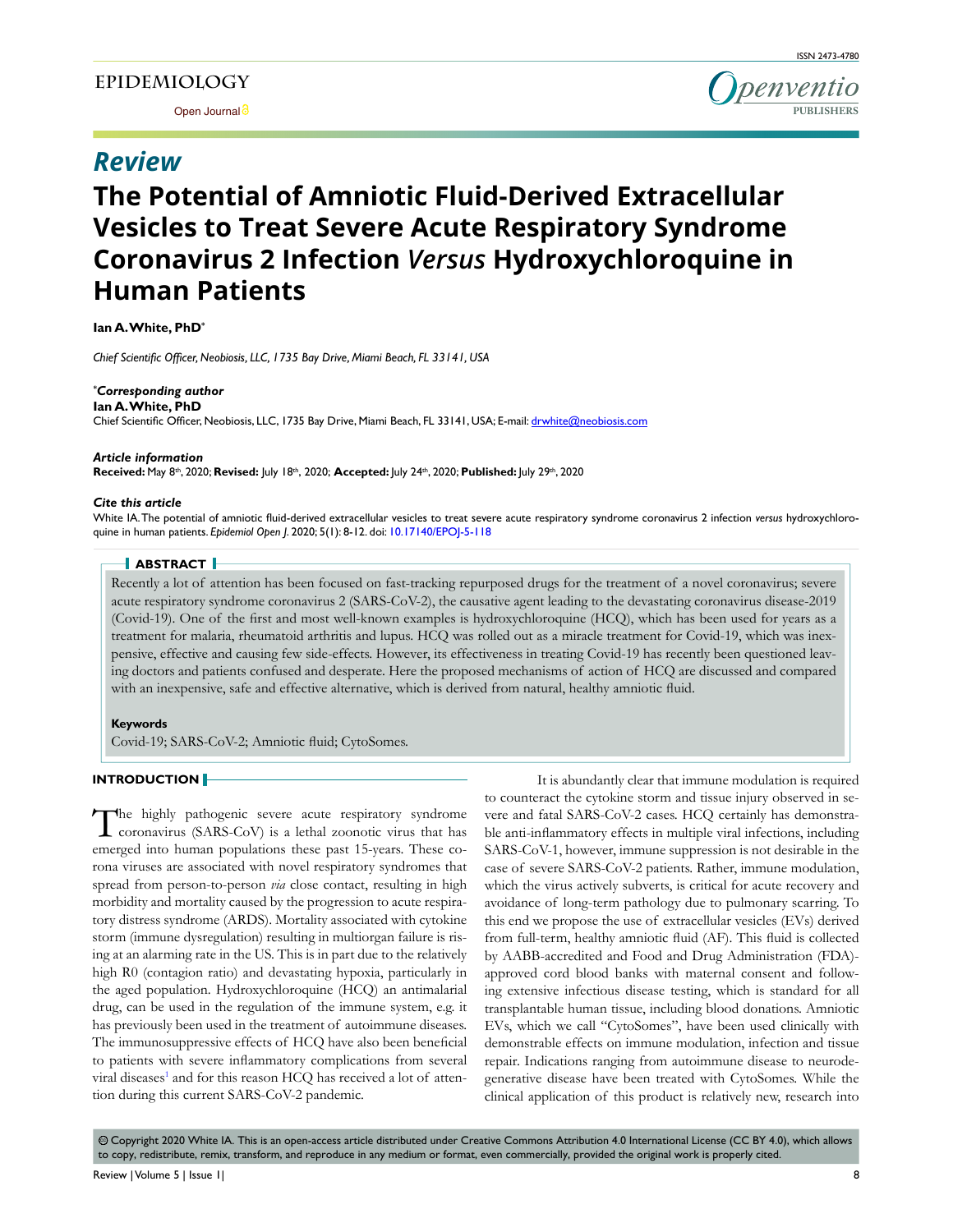

the biological effects of amniotic fluid and amniotic fluid stem cellderived EVs has been ongoing for decades.<sup>2-8</sup> Relevant to SARS-CoV-2 infection, these EVs are documented to deliver potent antimicrobial effects, are highly immunomodulatory and stimulate tissue growth and repair. These foci are critical in the treatment of severe hypoxia and organ failure due to SARS-Cov-2 infection.

## **HYDROXYCHLOROQUINE** *VERSUS* **AMNIOTIC EVs FOR THE TREATMENT OF SARS-CoV-2**

Diseases in humans are typically characterized by a polarization of a pro-inflammatory environment orchestrated by Type 1 T-cells and classically activated macrophages (M1) and a wound healing, anti-inflammatory environment driven by alternatively activated macrophages (M2).<sup>9</sup> M1 macrophagesarepro-inflammatory and polarize in response to viral infection, however over stimulation results in tissue injury. M1 macrophages produce nitricoxide (NO) or reactive oxygen intermediates (ROI) to protect against bacteria and viruses, which is mediated by interleukin-1 (IL-1) and tumor necrosis factor-alpha (TNF $\alpha$ ), primarily.<sup>10</sup> Although IL-1 signaling plays pivotal roles in immunity, sterile inflammation and metabolism, excessive overproduction or dysregulation of IL-1 is highly detrimental and contributes to auto-inflammatory diseases, autoimmune encephalomyelitis, cytokine storm and tissue damage, including pulmonary injury such as SARS asseen with SARS-CoV. IL-1 production is therefore extensively regulated and the margin between clinical benefit and undesirable pathogenic effects for IL-1 is exceedingly narrow. A balance is required between the polarization of M1 macrophages and M2 macrophages, which are anti-inflammatory and contribute to wound healing.

Inflammation is the physiological response to a variety of injuries, which leads to a complex immune response. In the case of viral infections this is characterized by immune cell recruitment and release of molecular mediators acting towards pathogen elimination, which is mediated by M1 macrophages. This is then followed by an exquisitely orchestrated process directed towards repairing damaged tissue and restoring homeostasis, mediated by a switch from M1 to M2 macrophages. HCQ has received much attention recently as a potential treatment for SARS-CoV-2.

Hydroxychloroquine is generally well tolerated and exhibits an anti-inflammatory profile because it down-regulates the effects of M1 macrophages. The main factory for generating viral particles is within human bronchial epithelial cells, alveolar epithelial cells and the endosomes of human alveolar macrophages, which are the primary targets of SARS-CoV-2 in humans.11,12 Generally, it is accepted that directly after virus recognition, macrophages endocytose the invading pathogens, polarize to the M1 phenotype and present viral peptides *via* the major histocompatibility complex (MHC) to T-lymphocytes that will then produce IFN- $\gamma$  and other molecules to recruit effect or immune cells and induce an inflammatory response capable of controlling viral replication.<sup>12</sup> Unfortunately, this pro-inflammatory state provides the stimuli to drive infected macrophages from the periphery deep into tissues, which promotes viral dissemination during the early infection stage. Such a feed-back loop results in extensive viral replication, tissue injury

and an inhibition of M2-mediated tissue repair. In weaker patients, this cycle ultimately results in severe pulmonary njury and death. One of the main mechanisms of action of HCQ, other than the increasing the pH inside macrophage endosomes, which alters the processing of peptide antigens,<sup>13</sup> and its role as an ionophore for zinc uptake into infected cells, is to kill off the M1 macrophages that are contributing to inflammation and viral replication.<sup>10</sup> HCQ is highly cytotoxic to macrophages. However, by simply eliminating M1 macrophages, as a means to suppress inflammation and viral replication, neglects the requirement to repair tissue injury sustained by viral proliferation. The consequences of this can be varied, but will likely include acute fatalities due to inadequate alveolar repair and pathological pulmonary scarring, which will have negative long-term clinical outcomes.

While HCQ has demonstrated positive results for some patients, a growing number of patients are not responding to standard or escalating doses of HCQ. While the data is not yet available, and likely not being collected, it is highly probable that HCQ is in effective for the large-scale treatment of SARS-CoV-2, due to macrophage cytotoxicity and subsequent suboptimal M2-mediated pulmonary tissue repair. Macrophage polarization is connected to the course of resolving inflammation, where tissues are typically repaired after infection, however, they also play a role in "*non-re*solving inflammation", where a pathogen can prolong inflammation. Such polarization might occur at any time during the inflammatory process, and M1/M2 macrophages have different functions that are required to destroy pathogens or repair the inflammation and maintain homeostasis. Elimination of these mediators is akin to knocking the building down to put out the fire. A more thoughtful approach would be to eliminate the polarization of M1 macrophages and promote the polarization of M2 macrophages. A strategy that combines viral replication inhibitors, such as vitamin C and the peptide Thymosin alpha-1 (NK activator), elimination of M1-mediated pro-inflammatory cytokine storm and promotion of M2 pulmonary tissue would likely have positive acute outcomes on survival and long-term effects on pulmonary fibrosis (particularly for those who have been ventilated). Supplementation with the antioxidant L-NAC/glutathione (cardiac and pulmonary nerve support) and pro-reparative peptides such as body protein compound-157 (BPC-157) may complement such treatments.

# **WHY AMNIOTIC FLUID-DERIVED EXTRACELLULAR VESICLES?**

News reports from the initial wave of Covid-19 described a terminal patient in an intensive care unit (ICU) in Italy was treated with a combination approach that included the use of "stem cells". The patient subsequently improved and was discharged from hospital. This treatment resulted in a lot of discussion regarding the use of stem cells to treat SARS-CoV-2 patients. It is agreed among scientists that stem cell therapy, or more accurately cytotherapy, does not result in tissue regeneration by direct differentiation of the cells, but rather repair is mediated by the cells through the liberation of EVs, which are how the cells communicate to injured tissue. In nature, these extracellular signaling vesicles accumulate in body fluids such as blood, breast milk, urine and amniotic fluid. In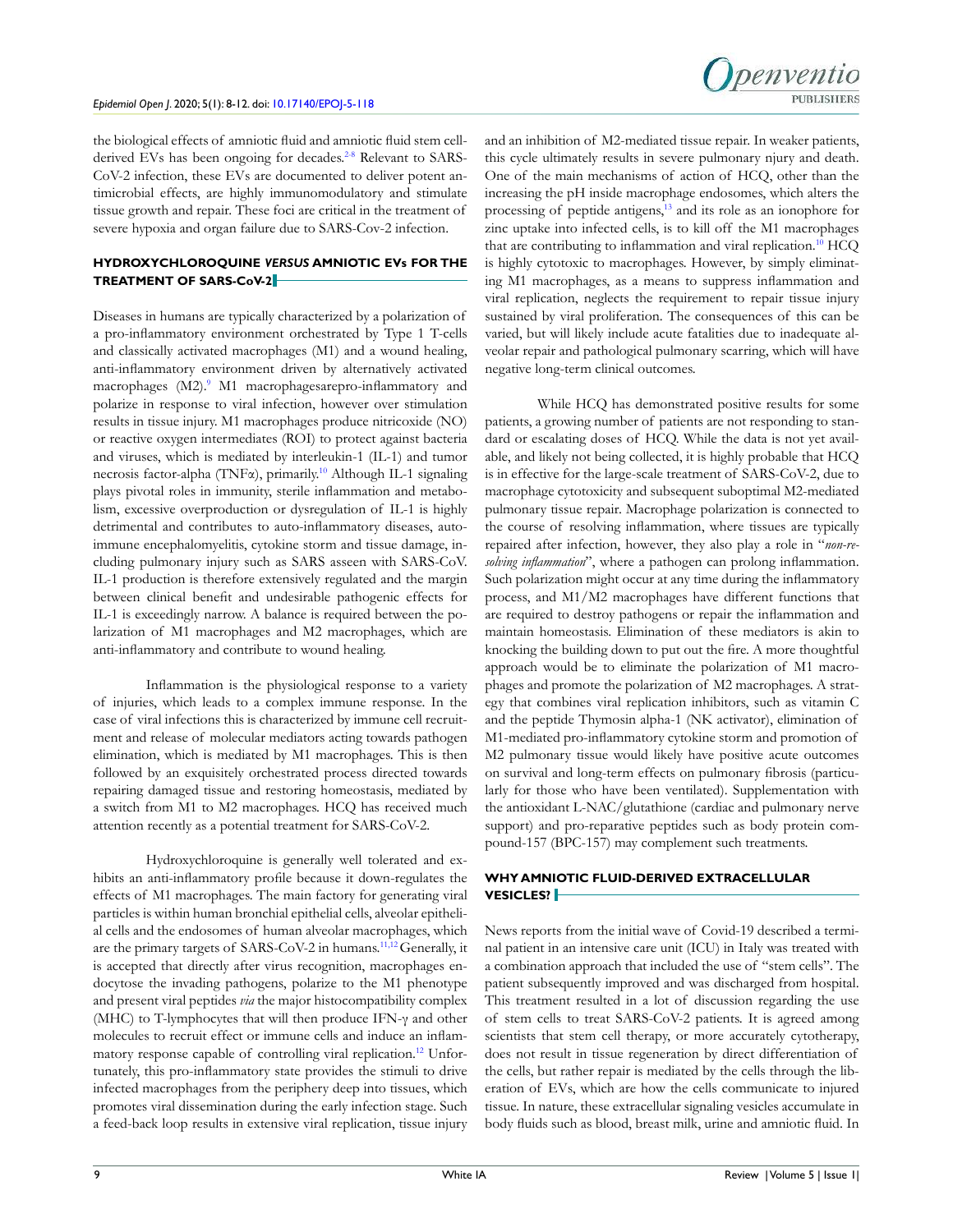

experiments where amniotic fluid "stem cells" are used to promote tissue repair, the effects are driven by the EVs that they produce, which instruct the tissue how to repair and provide the building blocks with which to do so. We have developed proprietary methods of isolating EVs from amniotic fluid (cytosomes), which are derived from amniotic stem cells, regenerative epithelial cells and monocytes, among others. These EVs are potent mediators of tissue repair and immune modulation.

For over a decade, scientists at Harvard University have been studying a process called hetero chronic parabiosis ("hetero"-different, "chronic"-age, "para"- together, "biosis"-living) in mice. In their experiments they connected the blood supply of an old mouse together with that of a young mouse. Over time scientists recorded changes in both individuals. The young mouse started demonstrating signs of accelerated aging, while the old mouse showed signs of improved tissue repair, immune modulation and anti-aging. It was later discovered that it was not necessary to connect the blood supply to observe this phenomenon. By simply harvesting the blood plasma from a young mouse and administering it, intravenous, to an old mouse, the old mouse began to exhibit the same anti-aging effects and improved tissue regeneration.

We have known for some time that young individuals have enhanced tissue regenerative and immune modulation capacity compared to aged individuals,<sup>15</sup> and it is likely that this has a direct contribution to why SARS-CoV-2 is devastating for the elderly, while relatively benign in the young. The young are able to rapidly repair injury to the lungs caused by the virus and robustly control the inflammation that leads to cytokine storm. Interestingly, a fetus in utero has a 100% capacity to repair tissue if injured experimentally. This regenerative capacity declines precipitously following birth and continues to drop as we age (Figure 1).<sup>15-17</sup> Indeed, these are the mechanism by which all species age and eventually die.

A natural example of heterochronic parabiosis exists, which we call pregnancy. During pregnancy a young individual shares the blood supply with an older individual, the mother. The signals that are exchanged between mother a child are packaged into extracellular vesicles and these EVs accumulate in the amniotic fluid (AF). The fetus drinks the amniotic fluid during pregnancy and it has been demonstrated that the EVs within AF are critical for gut development. If there is insufficient AF present during pregnancy fetal gastrointestinal development is severely compromised.<sup>18,19</sup> Indeed, fetal exposure to AF is critical for robust wound healing<sup>20</sup> and as AF enters the fetal lungs it is essential for lung development and function.<sup>21-25</sup> Moreover, the effects of EVs generated during pregnancy are not limited to the fetus, but also have positive effects on the mother. The stresses and rigors of pregnancy would be fatal without physiological changes to the mother. During the final trimester the mother experiences a cardiac output equivalent to that of an Olympic athlete. Cardiac output triples and the lungs must respond to the increased demand for oxygen.<sup>26,27</sup> Communication between the fetus and the mother is mediated by amniotic EVs, which results in the effects seen in experimental heterochonic parabiosis. In the case of natural heterochonic parabiosis maternal cardiac and pulmonary output increases, the material immune system is modulated, as to not reject the fetus, and even some cancers are inhibited.<sup>28</sup> Cardiac and pulmonary support and immune modulation are critical for aging patients who are afflicted with SARS-CoV-2. Their innate tissue regenerative capacity and ability to modulate a cytokine storm, as seen with this virus, is severely compromised. Amniotic fluid EVs have been studied in recent years for their potent capacity to confer regenerative potential and immune modulation to recipient patients.<sup>2-8,29,30</sup> We therefore propose that IV infusion of amniotic fluid EVs (Cytosomes) isolated from healthy, full-term pregnancies may help terminal SARS-CoV-2 patients modulate the inflammation and tissue damage, which would otherwise result in organ failure and death. Furthermore, in a cruel twist for patients recovered with hydroxy-

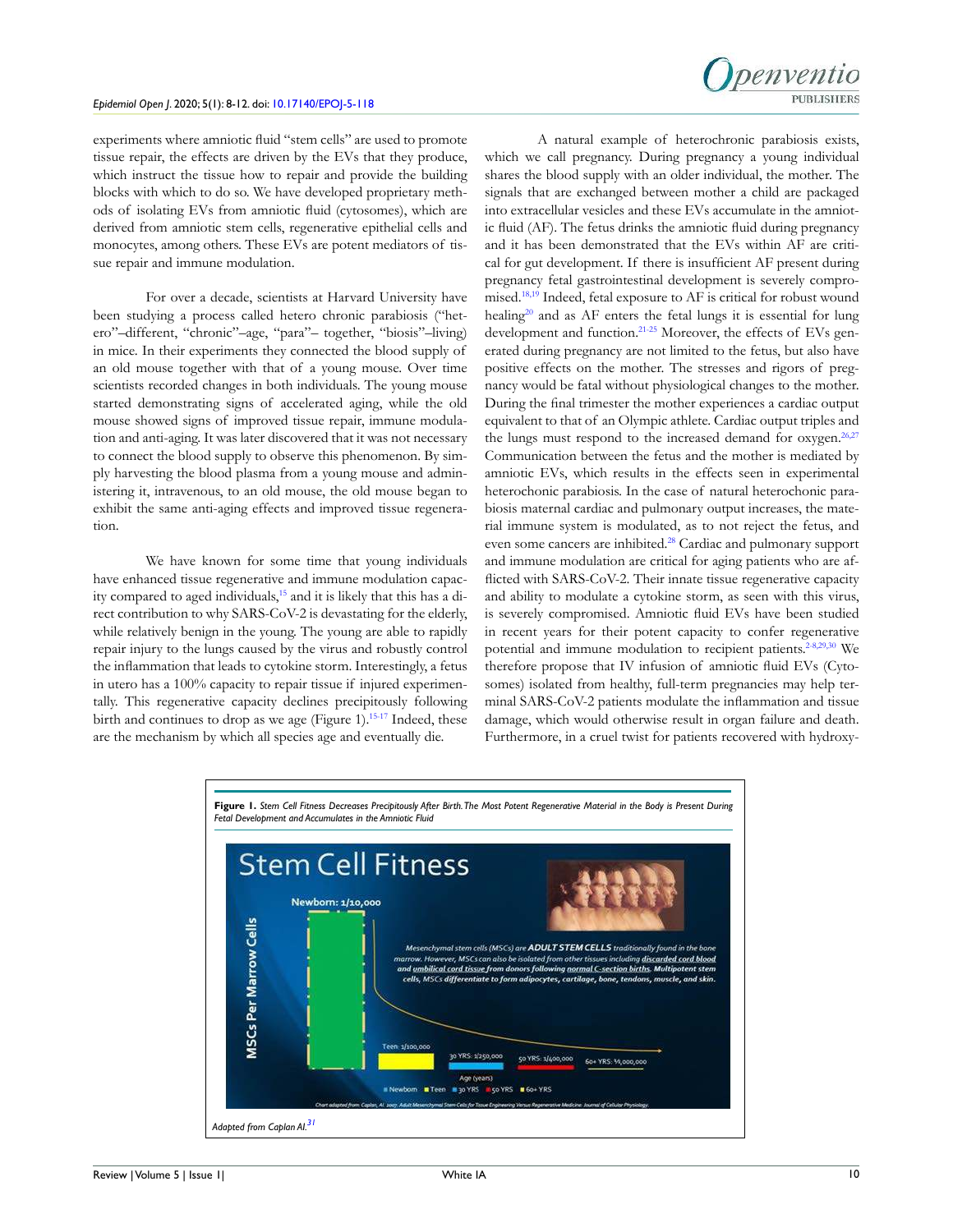

chloroquine, the lack of M2 macrophages and subsequent reduction in tissue repair will likely result in substantial pulmonary fibrosis, which will have ongoing, long-term health issues. Injection of amniotic fluid stem cells, which work through the release of EVs, has been demonstrated to delay the progression of renal fibrosis. Treated animals exhibited decreased recruitment and activation of M1-type macrophages and a higher proportion of M2-type macrophages, which promote tissue regeneration.<sup>29</sup> A functional M2 pro-regenerative program is critical for SARS-CoV-2 patients to prevent long-term scarring and chronic illness.

## **CONCLUSION**

SARS-CoV-2 is a devastating viral infection that results in hypoxia, organ failure and death primarily in older patients. Hydroxychloroquine has emerged as a leading contender in the pursuit of treatments for severe and terminal cases. This antimalarial drug works by affecting the macrophages, which are among the cells targeted by this corona virus. The key to the function of this drug is that it 1) reduces macrophage presentation of viral particles, which can reduce the amplitude of an immune response, 2) acts as an ionophore to drive zinc into infected cells, and 3) kills the macrophages which proliferate in response to viral infection and are hijacked by the virus in order to replicate. The issue is that for an effective recovery M1, pro-inflammatory, macrophages need to polarize to M2, regenerative, macrophages to facilitate repair to the damaged lung tissue. Unfortunately, elimination of macrophages will not be effective for all patients as bronchial epithelial cells and alveolar epithelial cells are also hijacked for viral replication and other antigen presenting cells can promote inflammation. Moreover, suppression of M2 polarization can have substantial negative outcomes for pulmonary fibrosis (scarring) following recovery from this disease and the injury induced by ventilation. As an alternative, we have documented evidence of the effects of amniotic fluid extracellular vesicles (cytosomes) on inflammation and tissue repair in adult recipients. SARS-CoV-2 primarily affects older patients. Older patients are severely compromised in their innate ability to repair tissue and modulate inflammation. By transplanting EVs from very young sources (amniotic fluid) into adult SARS-CoV-2 patients, we believe we can supplement the lack of tissue repair and facilitate recovery by a natural process, which does not result in immune suppression, but rather favors immune modulation and pulmonary regeneration.

#### **REFERENCES**

1. Totura AL, Bavari S. Broad-spectrum coronavirus antiviral drug discovery. Expert Opin Drug Discov. 2019; 14: 397-412. doi: 10.1080/17460441.2019.1581171

2. Antounians L, Tzanetakis A, Pellerito O, Catania VD, Sulistyo A, Montalva L, et al. The regenerative potential of amniotic fluid stem cell extracellular vesicles: Lessons learned by comparing different isolation techniques. Sci Rep. 2019; 9: 1837. doi: 10.1038/ s41598-018-38320-w

3. Balbi C, Lodder K, Costa A, Moimas S, Moccia F, van Herwaarden T, et al. Supporting data on in vitro cardioprotective

and proliferative paracrine effects by the human amniotic fluid stem cell secretome. Data Brief. 2019; 25: 104324. doi: 10.1016/j. dib.2019.104324

4. Balbi C, Piccoli M, Barile L, Papait A, Armirotti A, Principi E, et al. First characterization of human amniotic fluid stem cell extracellular vesicles as a powerful paracrine tool endowed with regenerative potential. Stem Cells Transl Med. 2017; 6: 1340-1355. doi: 10.1002/sctm.16-0297

5. Beretti F, Zavatti M, Casciaro F, Comitini G, Franchi F, Barbieri V, et al. Amniotic fluid stem cell exosomes: Therapeutic perspective. Biofactors. 2018; 44: 158-167. doi: 10.1002/biof.1407

6. Loukogeorgakis SP, De Coppi P. Stem cells from amniotic fluid--Potential for regenerative medicine. Best Pract Res Clin Obstet Gynaecol. 2016; 31: 45-57. doi: 10.1016/j.bpobgyn.2015.08.009

7. Mirabella T, Poggi A, Scaranari M, Mogni M, Lituania M, Baldo C, et al. Recruitment of host's progenitor cells to sites of human amniotic fluid stem cells implantation. *Biomaterials*. 2011; 32: 4218-4227. doi: 10.1016/j.biomaterials.2010.12.028

8. Zhao B, Zhang Y, Han S, Zhang W, Zhou Q, Guan H, et al. Exosomes derived from human amniotic epithelial cells accelerate wound healing and inhibit scar formation. *J Mol Histol.* 2017; 48: 121-132. doi: 10.1007/s10735-017-9711-x

9. Atri C, Guerfali FZ, Laouini D. Role of human macrophage polarization in inflammation during infectious diseases. Int J Mol Sci. 2018; 19(6): 1801. doi: 10.3390/ijms19061801

10. Perecko T, Kassab RB, Vasicek O, Pekarova M, Jancinova V, Lojek A. The effects of chloroquine and hydroxychloroquine on nitric oxide production in RAW 264.7 and bone marrow-derived macrophages. Folia Biol (Praha). 2014; 60 Suppl 1: 39-44.

11. Hartwig SM, Holman KM, Varga SM. Depletion of alveolar macrophages ameliorates virus-induced disease following a pulmonary coronavirus infection. PLoS One. 2014; 9: e90720. doi: 10.1371/journal.pone.0090720

12. Miura TA and Holmes KV. Host-pathogen interactions during coronavirus infection of primary alveolar epithelial cells. *J Leukoc* Biol. 2009; 86: 1145-1151. doi: 10.1189/jlb.0209078

13. Al-Bari MAA. Targeting endosomal acidification by chloroquine analogs as a promising strategy for the treatment of emerging viral diseases. Pharmacol Res Perspect. 2017; 5: e00293. doi: 10.1002/prp2.293

14. Loffredo FS, Steinhauser ML, Jay SM, Gannon J, Pancoast JR, Yalamanchi P, et al. Growth differentiation factor 11 is a circulating factor that reverses age-related cardiac hypertrophy. Cell. 2013; 153: 828-839. doi: 10.1016/j.cell.2013.04.015

15. Caplan AI. Adult mesenchymal stem cells for tissue engineering versus regenerative medicine. *J Cell Physiol*. 2007; 213: 341-347.